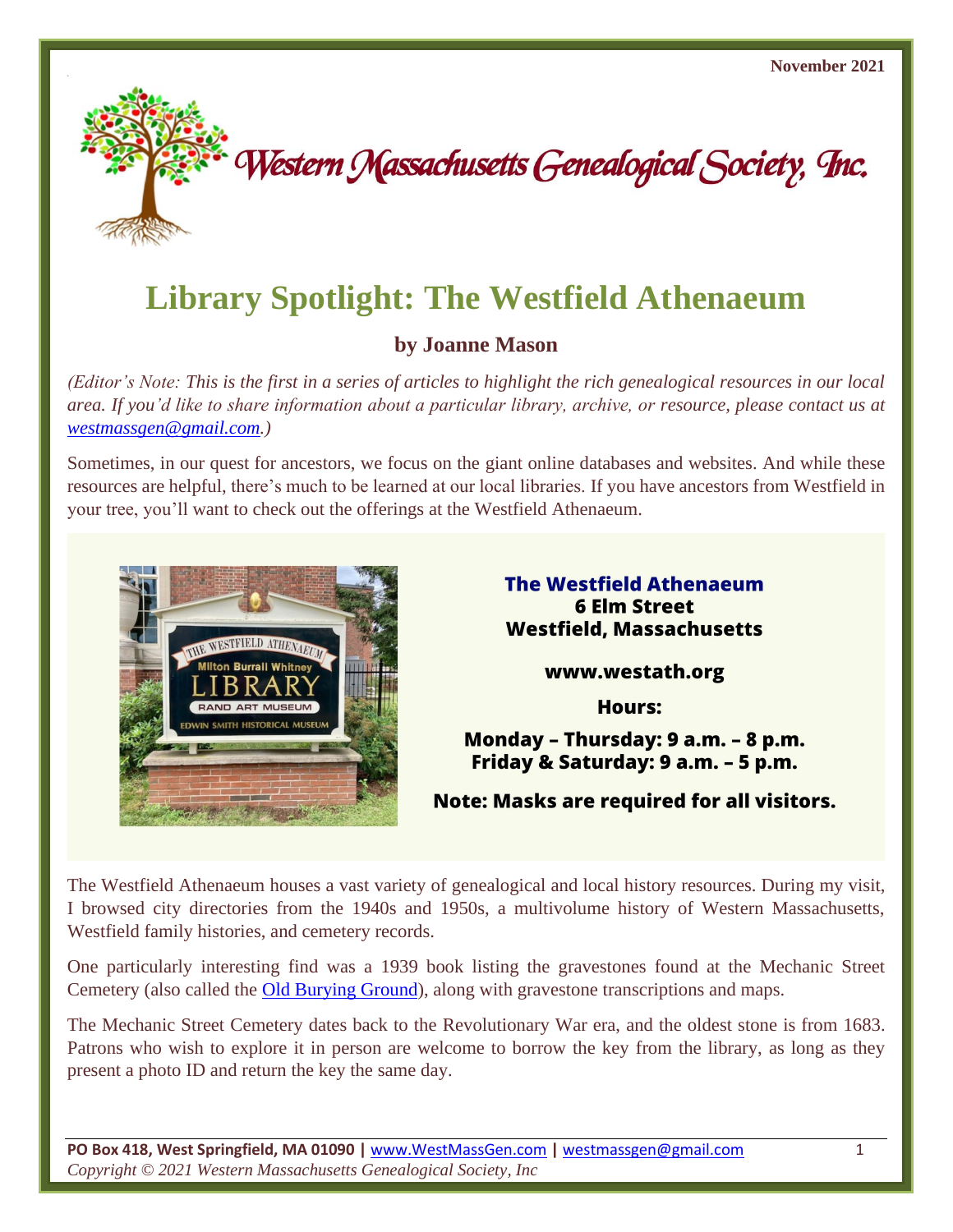#### **November 2021**

I asked the Westfield Athenaeum's Local History Librarian Kat Good-Schiff to tell us more about the library's holdings.



Researchers can find "[t]yped copies of town and church records of marriages, baptisms, births and deaths in the 1600-1700s; an index of Westfield obituaries, 1977-present; many decades of high school yearbooks; and Westfield town/city directories dating from 1871," she said by email.

"We have many unique items in the archives, like diaries, journals and ledgers from people who have lived and done business in Westfield. A sample list of notable items is at[: https://www.westath.org/archives](https://www.westath.org/archives-a-z/) $a-z/$ ," she added.

What else is available?

## *[The Westfield History Room](https://www.westath.org/local-history/)*

Here's a sampling of what you'll find in the Westfield History Room:

- Westfield newspapers on microfilm, from 1782 to the present.
- Miscellaneous Westfield records on microfilm, from 1658 to 1850.
- Vital records, family histories, cemetery records.
- Historic Westfield photographs.
- Diaries and journals.
- Church records.

Researchers can access the Westfield history collection at any time when the library is open, and no appointment is necessary. Just see the reference librarian, who will retrieve items for you to use in the Reference Room.

#### *[Westfield Athenaeum Archives](https://www.westath.org/archives-a-z/)*

The Westfield Athenaeum Archives holds a wealth of additional information on town businesses, such as Columbia Bicycle, Johnson Organ Co, and the Stanley Corporation. You'll also find records, scrapbooks, diaries, tax returns, and other items for individual families who lived in Westfield.

Access to the archives is by appointment only. To schedule an appointment, call the reference desk at (413) 568-7833 ext. 4 or email [reference@westath.org.](mailto:reference@westath.org)